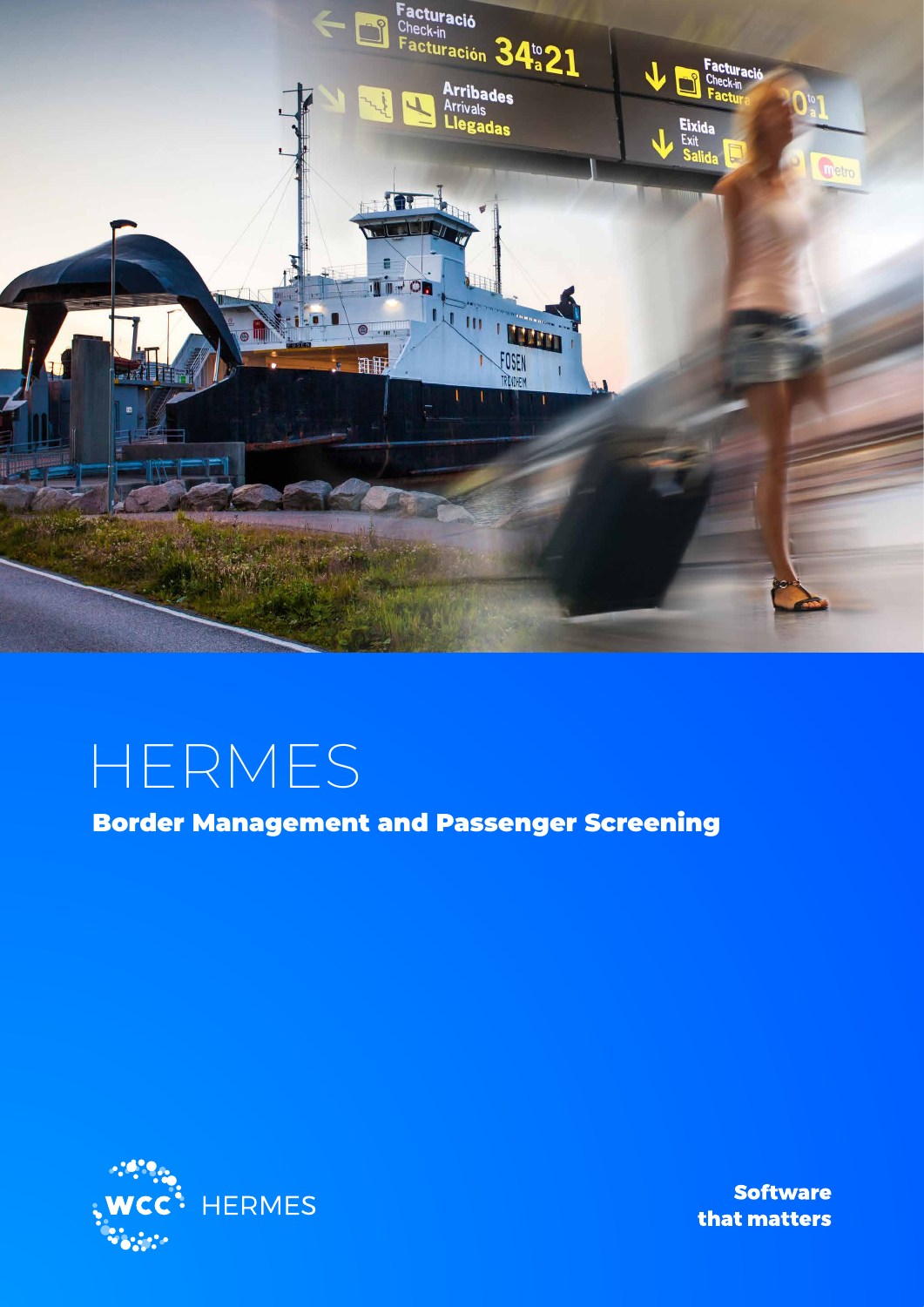Passenger centric Fast deployment Easy to use & configure

 $\int_{0}^{1}$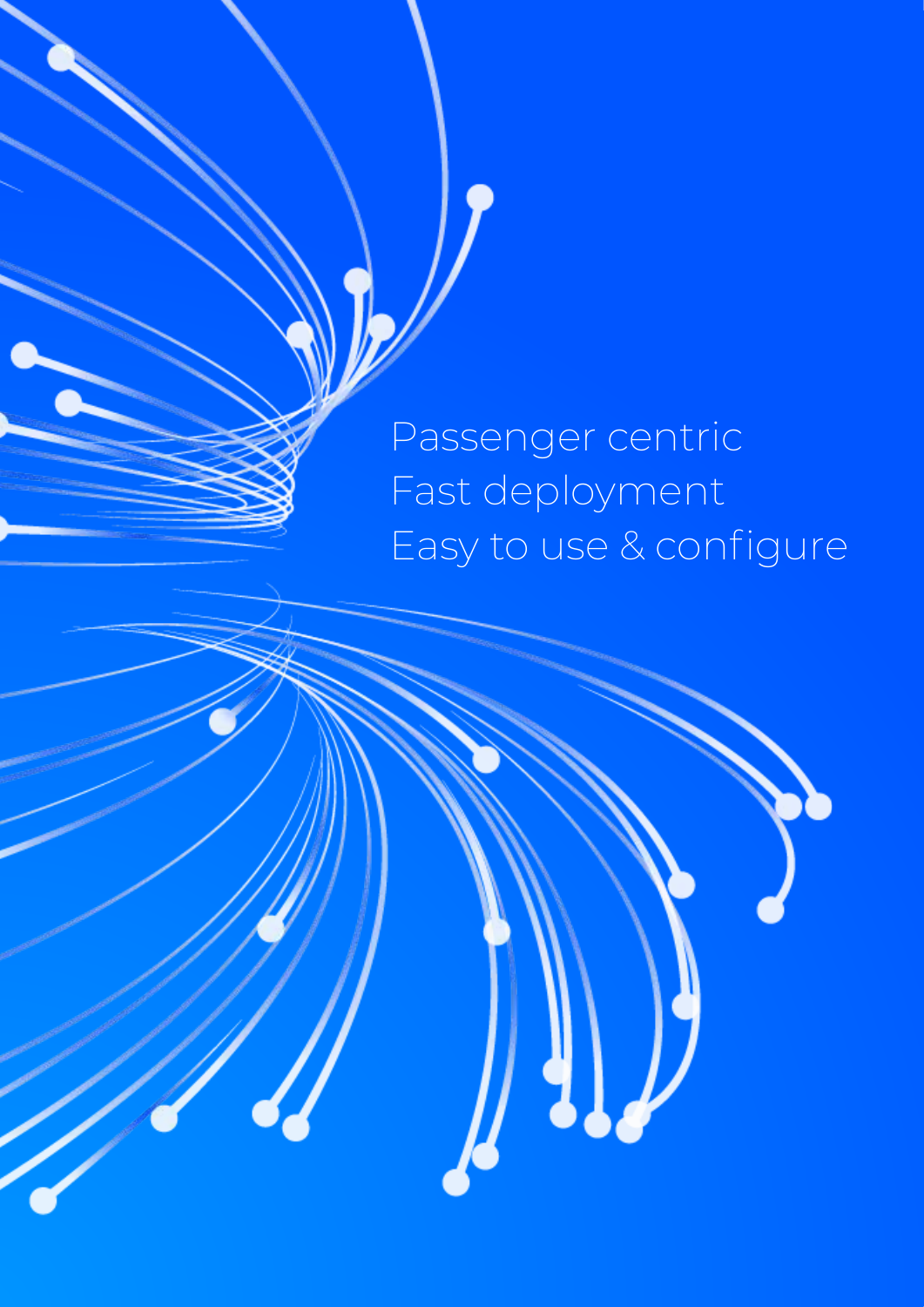## Challenge

Airlines alone welcomed around [4.2 billion](https://data.worldbank.org/indicator/IS.AIR.PSGR) passengers per year pre COVID-19 travel restrictions. While only a few of these passengers may pose a security threat, their identification is essential. As a result, in 2018, the UN mandated the implementation of Advance Passenger Information (API) screening.



To identify and manage risk, border authorities use passenger data available to them before passengers arrive at border checkpoints. Early risk alerts and early watchlist hits provide substantial assistance to border personnel.

A superb passenger screening system is fast to implement, easy to use and mantain. It helps prevent and fight terrorism, smuggling, visa fraud, visa overstays, illegal immigration, and other international crimes, while facilitating smooth and secure processing of legitimate travelers.

**Typos and terrorists – what's at stake?** Watchlist data quality is not always optimal, and discrepancies can have serious consequences. The Boston Marathon bomber story is just one example. In this case, Federal agencies overlooked the suspect because his name in travel documents was inconsistent.

Terrorism cannot be prevented with a single keystroke. But one keystroke can create a crack in the defenses that allow terrorists to slip through.

WCC's MITRE Award-winning "human-like" matching resolves such issues. It easily handles spelling variants, typos, and other data quality problems. As a result, the number of manual checks border officials need to carry out is reduced.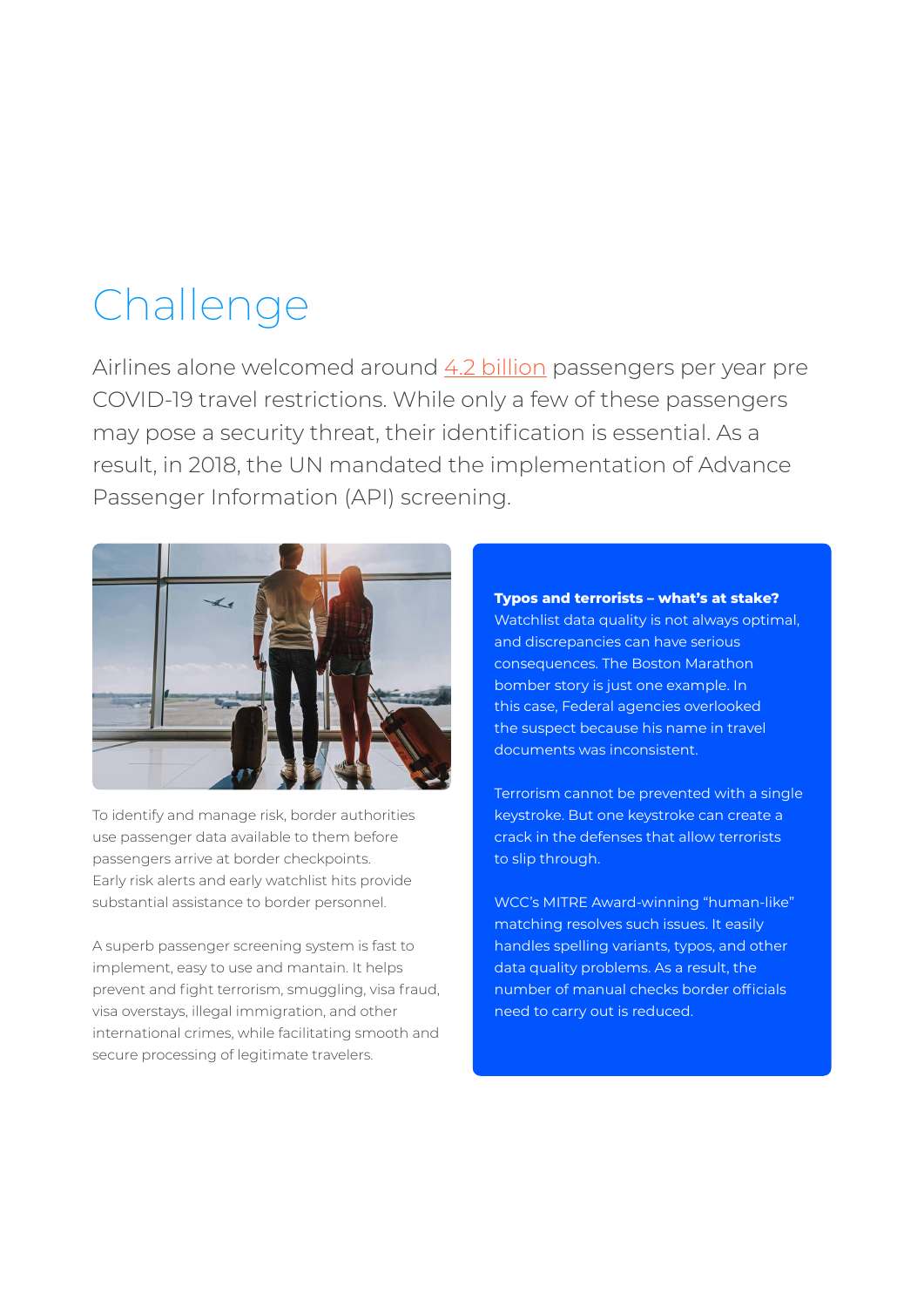## Solution

HERMES is a person-centric, integrated border security solution for screening Advance Passenger Information (API) and Passenger Name Record (PNR) data.

HERMES enables border control agencies worldwide process large quantities of passenger data at airports and seaports. It is flexible, ready-to-use, easy to implement, configure, maintain, and operate.

## Three-step approach:

**3.**

HERMES imports any type of passenger lists, upon receipt it performs data quality check, and it provides feedback if a message contains errors. WCC's advanced matching features link and enrich passenger data, using the combination of API and PNR data if available. HERMES checks the data against various watchlists and flags any hits. It can also match data against pre-configured risk assessment rules established by border experts and machine learning algorithms to flag suspicious passengers. **1.**

All passengers are matched against configured watchlists and rule-based targets ("risk profiles") in order to assess their risk. Data from national law enforcement controlled databases can be loaded into and synchronized with HERMES to use as watchlists. People can also be added manually to a short-term watchlist if necessary. HERMES provides external connectivity to international watchlists like Interpol or the EU Schengen Information System (SIS). Rule-based targets can be created and maintained by officers or analysts. **2.**

Users can perform advanced investigations using available passenger data, and very little training is needed due to the easy-to-use interfaces. HERMES visual tools provide immediate insights into traveler actions, routes, and links to other travelers. Its analytics monitor illustrates the overall effectiveness of the system for easy management.

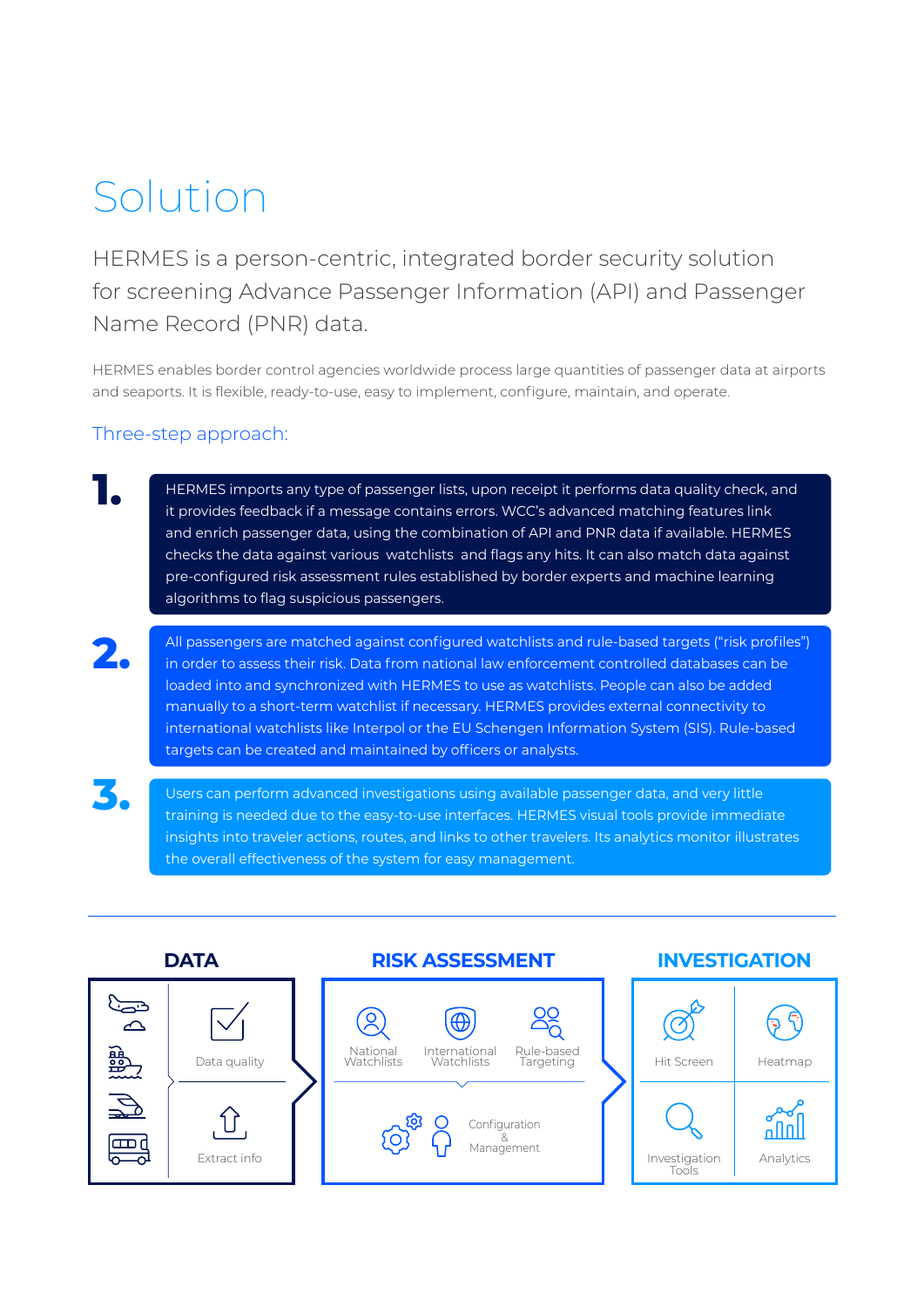**Multi-cultural name matching** is another significant security pitfall. For instance, take the Arabic name – Mohammed. Transliteration into the Latin alphabet can yield many different spelling variants, such as Muhamet or Muhammed. Identification documents may also contain diminutives (Bill for William or Sasha for Alexander), and patronyms too (Ivanovich or Ivanovna, son or daughter of Ivan).

By the same token, similar issues arise with international variants of place names. Watchlists may, for example, store the Dutch city of The Hague as Den Haag (Dutch), The Hague (English), La Haye (French), La Haya (Spanish), and so on.

Ambiguous dates pose yet another hurdle: does 06/08/1999 stand for June 8, or August 6? HERMES catches and matches any such variants with ease.

### **Features and benefits**

 $\circledR$ **Full watchlist** matching functionality load data from national law enforcementcontrolled databases to use as watchlists. **Connect to national and international watchlists** or integrate with systems already connecting to these (e.g. Interpol SLTD). **Fuzzy matching** on incomplete or incorrect watchlist data. **Short-term local watchlist functionality** and temporary "be-on-the-lookout-for" alerts. **Connectivity to airline and ship data providers** of passenger data.

**Risk assessment** based on expert profiles. Easy to edit and/or add your own.

**Compliance with national privacy** (ප) **legislation.** Adherence to WCO/IATA/ICAO standards.

**Support of** UN/EDIFACT PAXLST format and PNR GOV and CUSRES standards. Automatic load balancing, failover, and disaster recovery capabilities.

| $\boldsymbol{\mathsf{x}}$<br>HAMPTON, CORA                                  | FERREIRA, LEONOR                      | $\boldsymbol{\mathsf{x}}$ | BOTER, TIM                           | $\boldsymbol{\mathsf{x}}$ | $\boldsymbol{\mathcal{W}}$ |                   |           |              |
|-----------------------------------------------------------------------------|---------------------------------------|---------------------------|--------------------------------------|---------------------------|----------------------------|-------------------|-----------|--------------|
| ARN > AMS (DY971) 16:06 (12/05/2021)                                        | LIS > AMS (AY243) 09:24 (12/05/2021)  |                           | CTA > EIN (FR620) 15:00 (12/05/2021) |                           | Ranked by                  |                   |           |              |
| <b>Interpol Red Notice</b>                                                  | <b>Interpol SLTD</b>                  |                           | Interpol SLTD                        |                           | Priority                   |                   |           | $\checkmark$ |
| 2017-129550<br>Contact Sirene Office, call INTERPOL 0295 418 613 / Call KRP | EOOLP7D9K                             |                           | TYD9UNJV0                            |                           | Priority                   |                   |           |              |
| Messaging Center 24/7, Tel 0295 418 612                                     | match                                 | <b>IL</b>                 | match                                | <b>C</b> 11               | III(1)                     | $\mathop{  }$ (2) | 1(1)      | $- (0)$      |
| match<br>$\vert \vert \vert \vert \vert \vert \vert$                        |                                       |                           |                                      |                           | Traveling by               |                   |           |              |
|                                                                             |                                       |                           |                                      |                           | $+$ air                    |                   | a sea     |              |
| $\boldsymbol{\times}$<br><b>CORBIN, SHARON R</b>                            | SANDERS, FYNN                         |                           |                                      |                           | Direction                  |                   |           |              |
| CPH > AMS (AZ978) 11:31 (12/05/2021)                                        | MEX > AMS (KL0686) 14:57 (19/03/2021) |                           |                                      |                           | arrival                    |                   | departure |              |
| Passport expiration                                                         | Anamoly detected                      |                           |                                      |                           | Watchlist/Target filter    |                   |           |              |
| Target indicates an explring passport                                       | Investigation is advised              |                           |                                      |                           | All                        |                   |           |              |
| match<br>œ                                                                  | match                                 | (m                        |                                      |                           |                            |                   |           |              |
|                                                                             |                                       |                           |                                      |                           |                            |                   |           |              |
|                                                                             |                                       |                           |                                      |                           |                            |                   |           |              |
|                                                                             |                                       |                           |                                      |                           |                            |                   |           |              |
|                                                                             |                                       |                           |                                      |                           |                            |                   |           |              |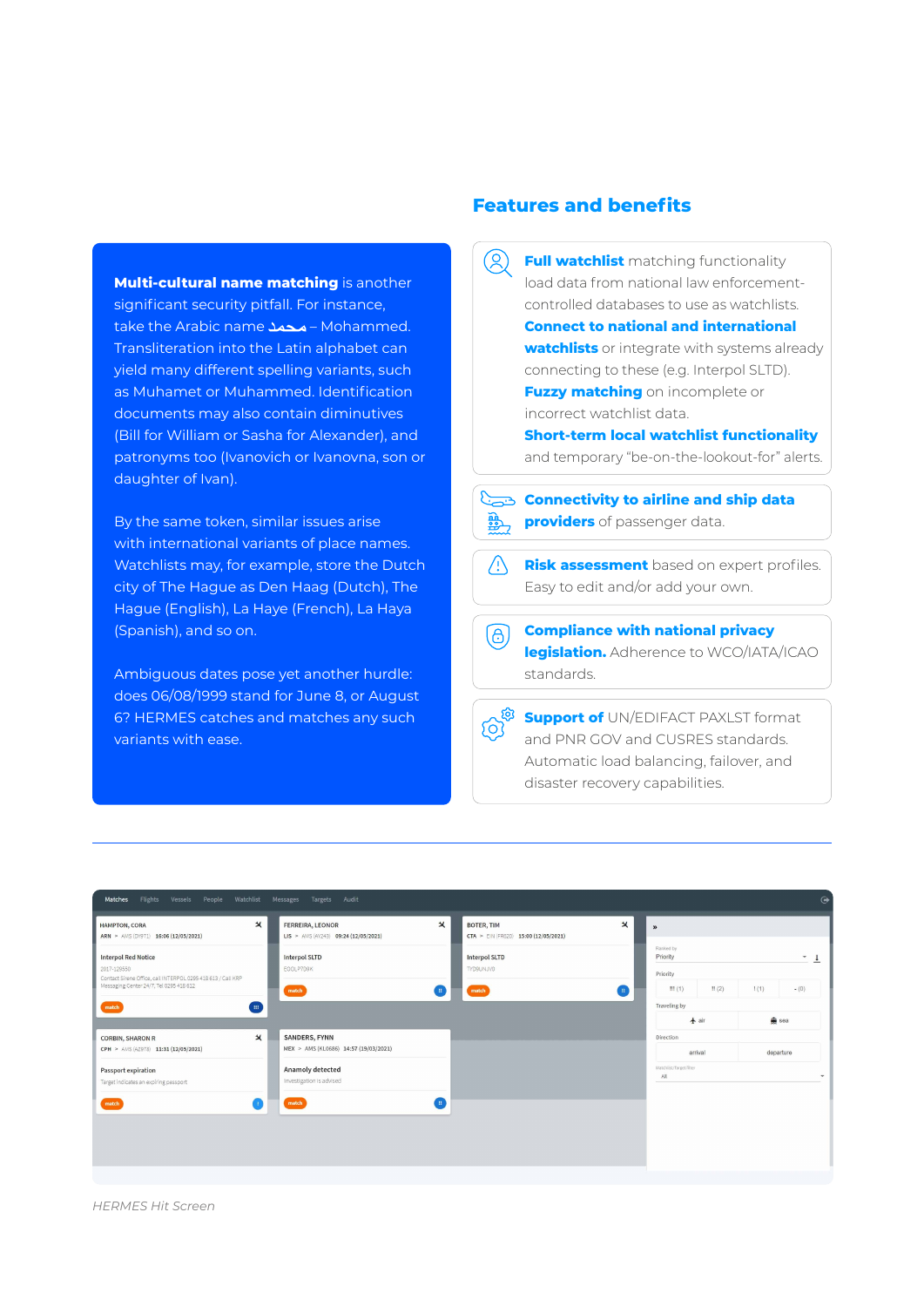### The need for passenger screening

#### **Compliance with mandatory UN regulations**

ICAO, a specialized UN agency, declared Advanced Passenger Information (API) systems mandatory for all member states in 2018. Meeting this requirement is an important step towards secure and fast border management processes.

#### **Optimal security and flow at the border**

Governments and citizens expect borders to be secured without blocking passengers flow.

#### **Meeting strategic goals in border management**

Border management systems are becoming increasingly interconnected. New technologies allow for new ways to prevent and fight international crime, terrorism, and illegal immigration. A good passenger screening system helps countries harness these technologies and stay on top of border security in order to achieve long-term strategic goals in integrated border management.

### **Why choose WCC's HERMES?**

- 1. Flexible and customer-centric, offering expert consultancy and 24/7 tech support
- 2. Easy to configure, use and mantain
- 3. Supports international identity standards including ICAO, NIST, and IEC/ISO

#### **Advance Passenger Information - API**

Advance Passenger Information, part of the UN EDIFACT standard, is data sent to the destination border authority. It is usually sent in batch mode, a single manifest for all passengers onboard. Interactive API (iAPI) is also possible, individual passenger data sent in real-time gives border authorities forewarning allowing for boarding denial when necessary. API includes the passenger's name, birth date, nationality, country of residence, gender, and travel document type and number.

#### **Passenger Name Record - PNR**

Passenger Name Record includes booking information of passengers or groups of passengers travelling together created when booking the travel. It includes the travel itinerary, and information on payment method, frequent flyer status, seat allocation, food preference, final destination, and more.

#### **HERMES**

HERMES is a flexible API / PNR software solution enabling border control agencies worldwide process large quantities of passenger data at airports and seaports. Fast to install, easy to use and maintain, thus lessening costs, HERMES is a unique product of its kind. Successfully deployed at airports worldwide, and at seaports in Europe, HERMES runs on WCC ELISE Smart Search and Match technology software, making it a future-proof solution that supports API/PNR, and Interactive API (iAPI).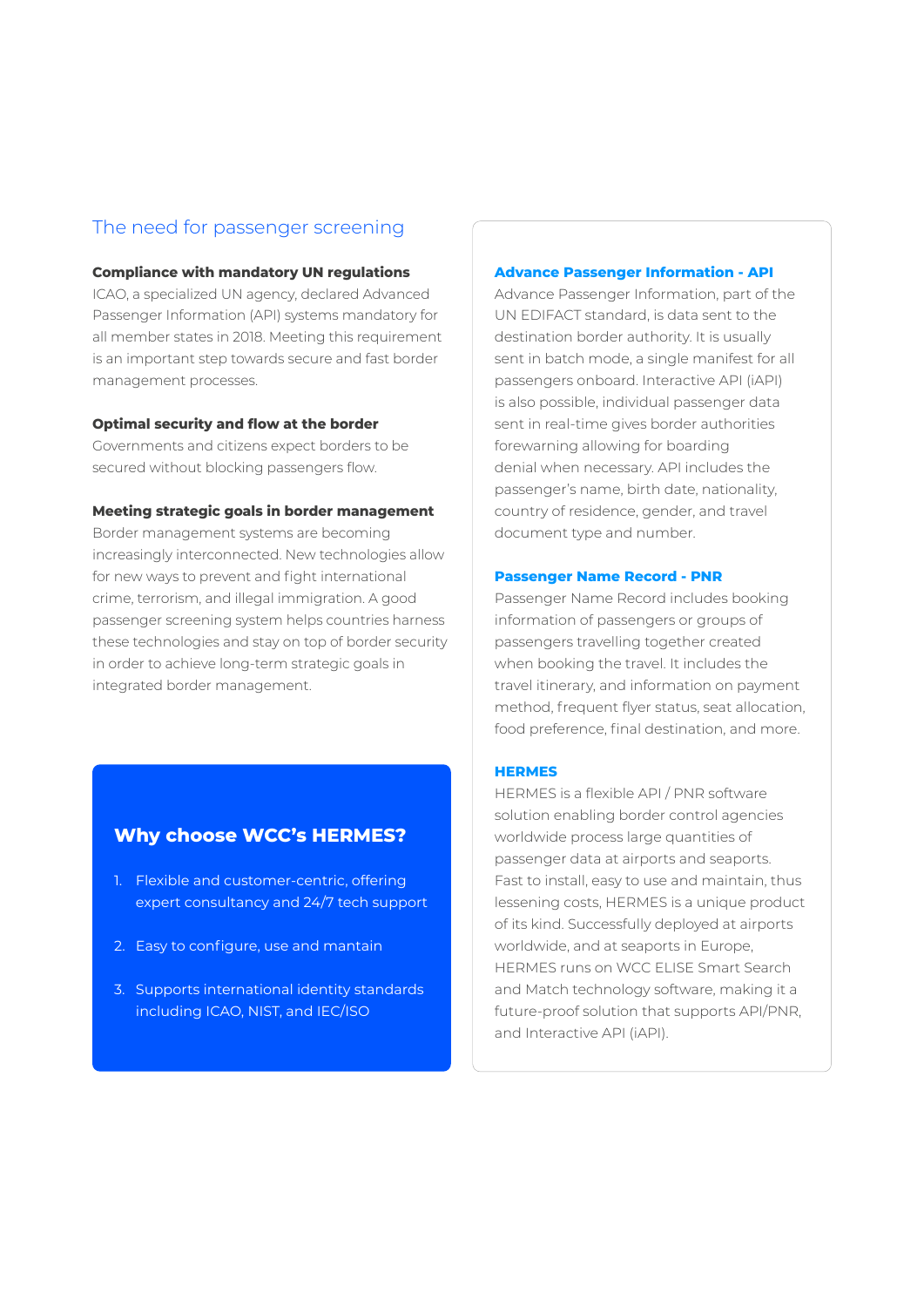## Passenger screening lifecycle



#### **Interactive Advance Passenger Information (iAPI)**

HERMES now supports the processing of Interactive Advance Passenger Information (iAPI). This interactive process allows commercial airlines to provide API data to the responsible border control agency of destination prior to take-off. This information helps commercial airlines determine whether or not the passenger has the appropriate travel document to enter the country of destination (for example, Visa or Electronic Travel Authorization [eTA]). Once the API data is received by the country of destination, the responsible border control agency electronically sends an "OK to Board" or "Do Not Board" message to the airline's departure control system before the passenger boards a flight.

The main advantages for border control agencies, PIU's and/or national targeting centers are:

- Know upfront who's traveling to your country
- The ability to stop potential threats before they board the plane
- Automated travel authorization checks
- Direct connections with the airline departure control system (DCS)
- Search for known and unknown risks profiles